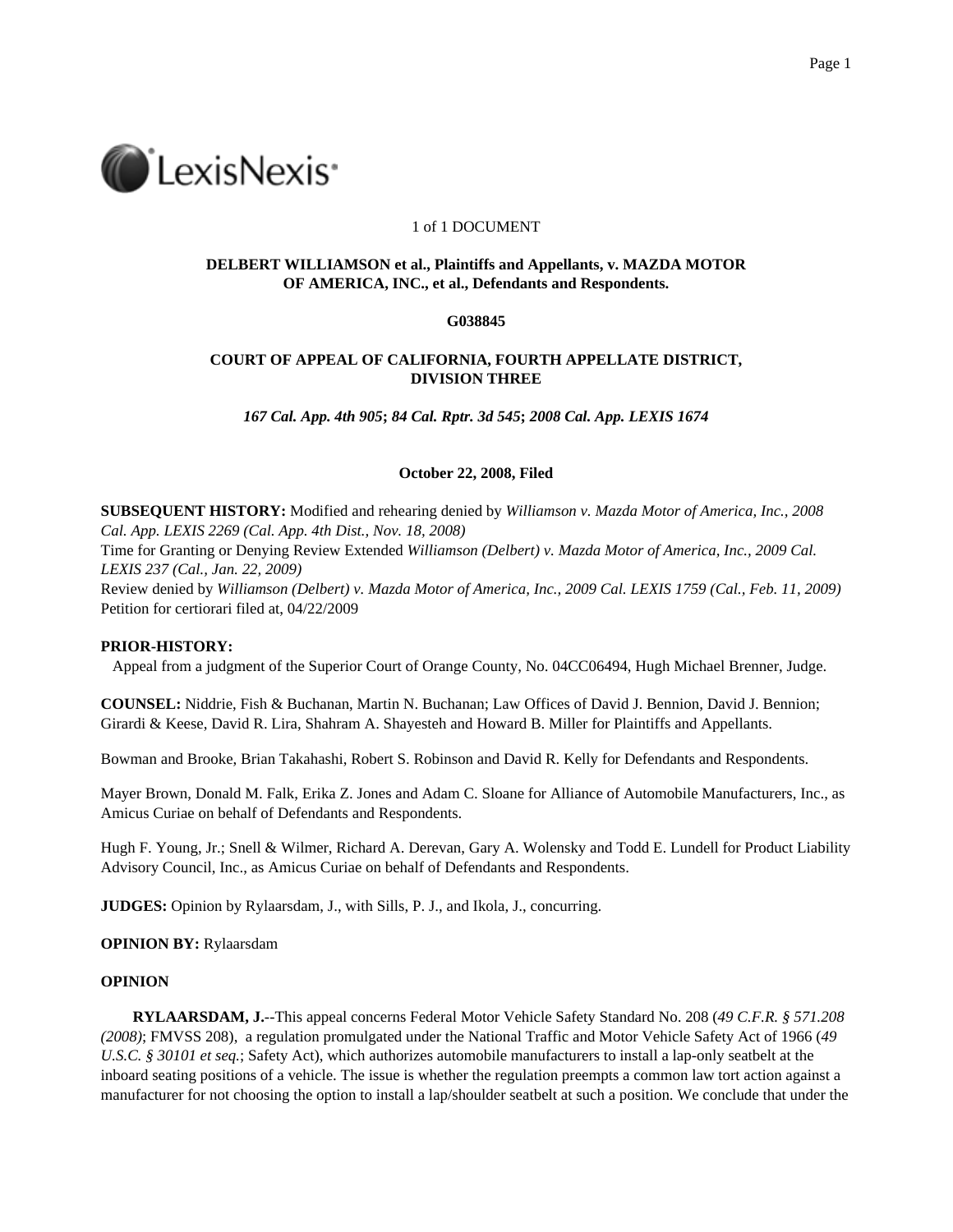United States Supreme Court's decision in *Geier v. American Honda Motor Co. (2000) 529 U.S. 861 [146 L.Ed.2d 914, 120 S.Ct. 1913]* and its progeny this claim is preempted because it conflicts with *FMVSS 208*.

In addition, while plaintiffs alleged other grounds for recovery not barred by federal preemption, in light of their concessions the failure to use a lap/shoulder seatbelt was "integral" to the case, we affirm the judgment dismissing the action.

## FACTUAL AND PROCEDURAL BACKGROUND

Plaintiffs Delbert Williamson, Alexa Williamson, through Delbert as her guardian ad litem, and the Estate of Thanh Williamson sued defendants Mazda Motor of America, Inc., and Mazda Motor Corporation for strict products liability, negligence, deceit, and wrongful death arising from injuries suffered in a front-end motor vehicle collision between their 1993 Mazda MPV Minivan and another vehicle.

According to the second amended complaint, Delbert and Alexa Williamson wore "three-point [lap/shoulder] seatbelts" at the time while Thanh Williamson, "sitting in the middle seat of the [vehicle's] middle row," wore "only ... a two-point seatbelt or lap[]belt." The complaint alleged all three occupants suffered injuries in the crash, but Thanh's injuries were fatal because "the forces generated by th[e] collision caused her body to 'jackknife' around her defective lap[]belt, causing severe abdominal injuries and internal bleeding." Plaintiffs claimed defendants were liable because they designed, manufactured, marketed, and sold a minivan that, among other things, "was equipped with inferior ... two-point lap[]belts in the middle seating positions, when it should reasonably have been equipped with three-point seat[]belts[] as [were] the [vehicle's] remaining seats," and that defendants knew "of the dangers of two-point lap[]belts," but "failed to warn ... consumers," including plaintiffs, "of such dangers."

Defendants answered the amended complaint and then moved for judgment on the pleadings. They argued federal preemption barred plaintiffs' allegation Thanh Williamson's death "was directly attributable to the center seat being equipped with a lap safety belt" rather than "a lap and shoulder belt" because it "directly conflict[ed] with the choice that federal law gave to manufacturers ... ." The trial court granted the motion with leave to amend. It agreed federal law precluded a state tort action "to the extent [the] theory of liability [was] the lap[-]only seat belt," but recognized plaintiffs had sufficiently pleaded other "theories of liability as to ... the decedent's death ... ."

The third amended complaint substantially repeated the foregoing allegations. It described the minivan as defective, in part, because defendants "equipped [it] with an inferior and unsafe lap-only belt" for "[t]he center seating position of the middle bench seat" that "did not restrain the upper torso of decedent ... ." It also alleged defendants breached their duty of care by "fail[ing] to adequately warn ... about the hazards, risks, and dangers of such defects." (Capitalization omitted.) In addition, it pleaded "[t]he defects and failures alleged ... were joint and concurrent causes of [p]laintiff[s'] injuries, such that each defect and failure cannot be evaluated and adjudicated separately but must be evaluated and adjudicated together. ... But for the presence of all of these defects, Thanh Williamson's injuries would not have been as severe nor would she have died ... ."

Defendants filed a demurrer and a motion to strike, reasserting the federal preemption argument. They noted this pleading conflicted with the trial court's prior ruling and also argued plaintiffs had effectively admitted "*all* of their claims--relating to Thanh Williamson--are based on" the allegation her "death ar[ose] from the lap-only belt," and thus the pleading's other theories of liability, including the failure to warn allegation, were preempted as well.

When the hearing began, the court announced it had tentatively decided to overrule the demurrer. The judge acknowledged "I have ruled ... you can't have liability just based on [defendant's decision to install] a lap[]belt" and, "to the extent you ... can find that language in [the third amended complaint] ... I don't think [plaintiffs are] going to be able to proceed on that." But the federal preemption claim notwithstanding, the trial judge noted, "that doesn't mean that you couldn't state a cause of action" for "negligen[ce] in how you hooked it up or negligen[ce] in how you design the seat that was going to accommodate it, or any other tort theory."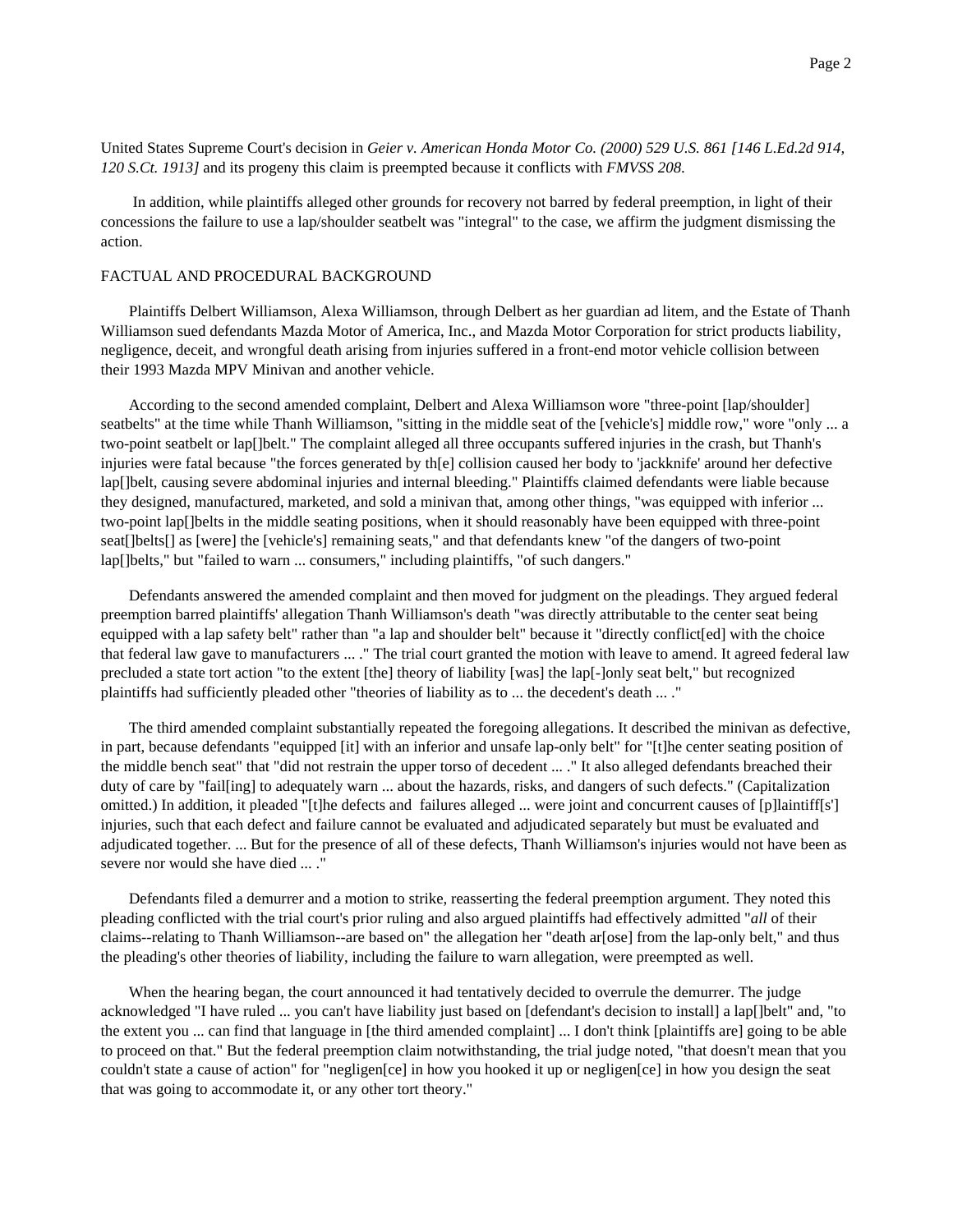However, at the request of plaintiffs' counsel, the court sustained the demurrer without leave to amend "as to all of plaintiffs' claims arising out of the death of Thanh Williamson ... ." Counsel explained that, after "the last hearing ... I thought long and hard after reading all the briefs ... , considering the court's order and being the person that would try this case on behalf of plaintiffs," about "[w]hat evidence can I put on and what evidence will be barred based on the ruling ... ." He answered this question, declaring "with the court's ruling as it presently stands, I don't think I could put on a case on behalf of my clients. I really don't. [¶] ... [¶] If you strike all these [wrong seatbelt option] allegations, I am left with nothing. ... [¶] ... [T]he court's ruling [is] we can't talk about the [seat]belt. But the [seat]belt is integral because had [Thanh Williamson] had the three-point belt like the two other occupants, she would be here today. They survived.  $[\n\Pi]$  ... I don't want to charge my clients the cost of ... experts ... and spend ... money for a claim that is not going to have any legs if we cannot refer to the three-point versus two-point belt. We won't be able to do it. [¶] I will be trying a case" and "you ... might as well give a non-suit."

Subsequently, the parties stipulated to a dismissal of plaintiffs' remaining claims for personal injuries to Dexter and Alexa Williamson with prejudice. Based thereon, the trial court entered judgment for defendants.

## DISCUSSION

#### 1. *Federal Preemption*

"The *supremacy clause of article VI of the United States Constitution* grants Congress the power to preempt state law. State law that conflicts with a federal statute is ' "without effect." ' [Citations.]" (*Dowhal v. SmithKline Beecham Consumer Healthcare (2004) 32 Cal.4th 910, 923 [12 Cal. Rptr. 3d 262, 88 P.3d 1]*.) "Federal regulations have no less pre-emptive effect than federal statutes." (*Fidelity Federal Sav. & Loan Assn. v. de la Cuesta (1982) 458 U.S. 141, 153 [73 L.Ed.2d 664, 102 S.Ct. 3014]*.) Since " '[state] regulation can be as effectively exerted through an award of damages as through some form of preventive relief'" (*Cipollone v. Liggett Group, Inc. (1992) 505 U.S. 504, 521 [120 L.Ed.2d 407, 112 S.Ct. 2608]*), the principles of law governing federal preemption "apply with equal force whether the state law takes the form of a legislative enactment or an award of damages through private suit. [Citations.]" (*Carrillo v. ACF Industries, Inc. (1999) 20 Cal.4th 1158, 1162 [86 Cal. Rptr. 2d 832, 980 P.2d 386]*.)

Federal preemption can arise in the following circumstances. " 'First, Congress can define explicitly the extent to which its enactments pre-empt state law. ... Second, in the absence of explicit statutory language, state law is pre-empted where it regulates conduct in a field that Congress intended the Federal Government to occupy exclusively. ... Finally, state law is pre-empted to the extent that it actually conflicts with federal law,' " either because " 'it is impossible for a private party to comply with both state and federal requirements, [citation] or where state law "stands as an obstacle to the accomplishment and execution of the full purposes and objectives of Congress." ' [Citations.]" (*Dowhal v. SmithKline Beecham Consumer Healthcare, supra, 32 Cal.4th at p. 923*.) It is the latter form of federal conflict preemption that is at issue in this case.

Although defendants and amici curiae on their behalf question its applicability to a case of conflict preemption, generally " '[c]onsideration of issues arising under the *Supremacy Clause* "start[s] with the assumption that the historic police powers of the States [are] not to be superseded by ... Federal Act unless that [is] the clear and manifest purpose of Congress." ' [Citation.]" (*Dowhal v. SmithKline Beecham Consumer Healthcare, supra, 32 Cal.4th at p. 923*; see also *Bronco Wine Co. v. Jolly (2004) 33 Cal.4th 943, 958, fn. 12 [17 Cal. Rptr. 3d 180, 95 P.3d 422]* [in implied preemption cases "[w]e discern no persuasive reason why the traditional presumption against preemption should be categorically inapplicable"].) On appeal from the dismissal of an action after the sustaining of a demurrer without leave to amend on the basis of federal preemption we apply a de novo standard of review. (*Credit Managers Assn. of California v. Countrywide Home Loans, Inc. (2006) 144 Cal.App.4th 590, 593 [50 Cal. Rptr. 3d 259]*.)

#### 2. *The Safety Act*

Congress enacted the Safety Act in 1966 "to reduce traffic accidents and deaths and injuries resulting from traffic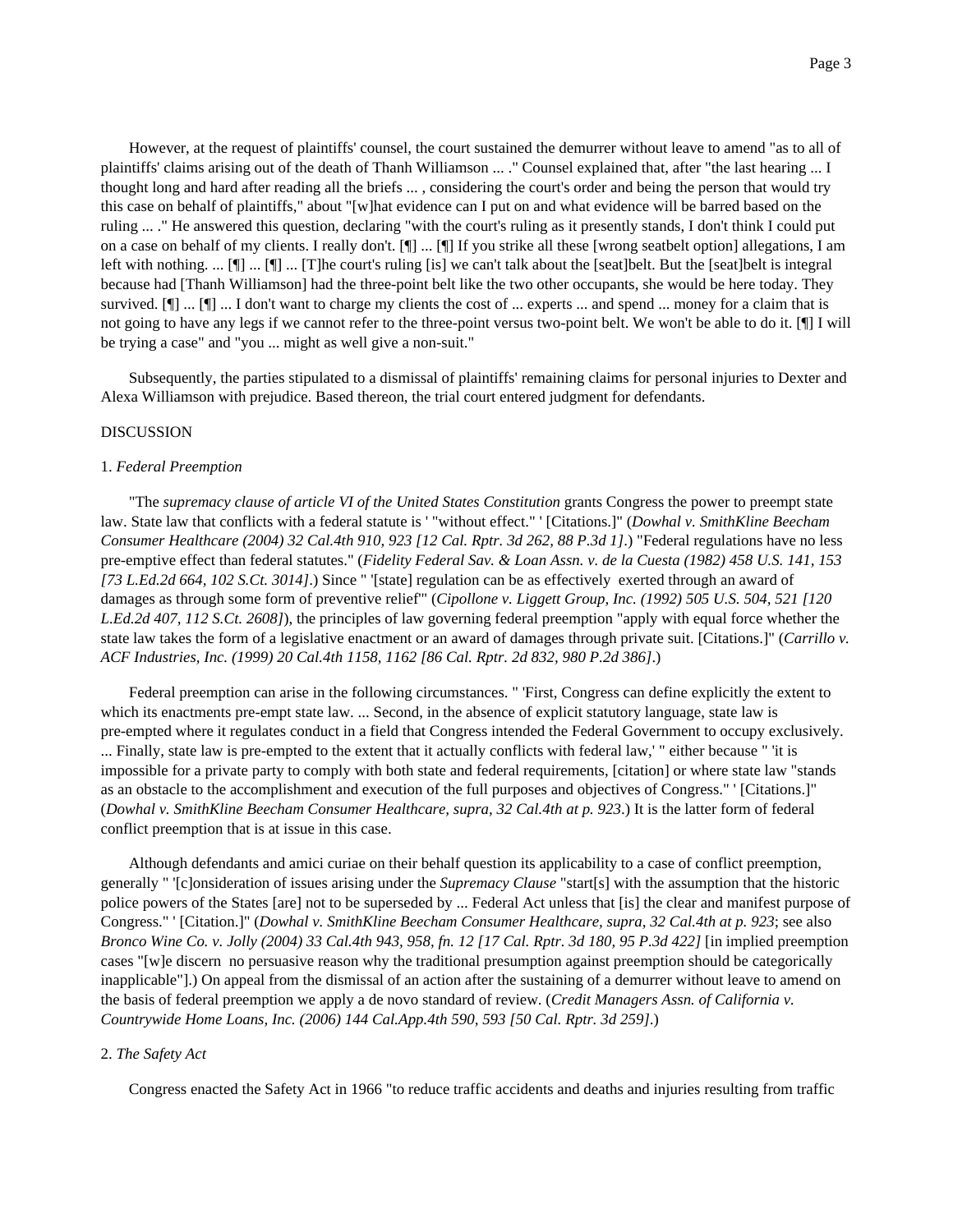accidents," in part, by "prescrib[ing] motor vehicle safety standards for motor vehicles and motor vehicle equipment ... ." (*49 U.S.C. § 30101(1)*; former 15 U.S.C. § 1381.) To accomplish this purpose, Congress directed the United States Department of Transportation (DOT) to "prescribe motor vehicle safety standards" (*49 U.S.C. § 30111(a)*) taking into consideration "relevant available motor vehicle safety information," "whether a proposed standard is reasonable, practicable, and appropriate for the ... type of motor vehicle or motor vehicle equipment for which it is prescribed[,] and [¶] ... the extent to which the standard will carry out [the declared purposes] of this [Act]." (*49 U.S.C. § 30111(b)(1)*, *(3)*, *(4)*; see also *Motor Vehicle Mfrs. Assn. v. State Farm Mut. (1983) 463 U.S. 29, 33-34 [77 L.Ed.2d 443, 103 S.Ct. 2856]*.) DOT subsequently delegated the authority to promulgate these rules to the National Highway Traffic Safety Administration (NHTSA). (*49 C.F.R. § 1.50(a)* (2008); *Motor Vehicle Mfrs. Assn. v. State Farm Mut., supra, 463 U.S. at p. 34, fn. 3*.)

One of the standards promulgated under the Safety Act is *FMVSS 208*. It "specifies performance requirements for the protection of vehicle occupants in crashes." (*49 C.F.R. § 571.208, S1* (2008).)

Originally *FMVSS 208* declared that, other than the driver's side and outboard front passenger seats, a manufacturer could install either "a Type 1 [lap-only] or Type 2 [lap/shoulder] seat belt assembly ... in each passenger car seat position." *(32 Fed.Reg. 2415 (Feb. 3, 1967)*.) In the early 1980's, NHTSA received a petition to extend the lap/shoulder seatbelt requirement to rear seating positions. (*53 Fed.Reg. 47982*-47983 (Nov. 29, 1988).) NHTSA declined the request, citing compatibility issues between lap/shoulder belts and then popular child restraint systems, plus a finding "the benefits, if any, to be gained ... with Type 2 belts for adults would not justify the additional cost of requiring the installation of Type 2 belts in these positions." *(49 Fed.Reg. 15241 (Apr. 18, 1984)*.)

After receiving a second petition, NHTSA reconsidered the issue and in 1988 announced a rule change extending the lap/shoulder seatbelt requirement to rear outboard seating positions of most vehicles, including multipurpose passenger vehicles. (*53 Fed.Reg. 47983, 47985-47986, 47992-47993 (Nov. 29, 1988)*.) NHTSA supported this rule change by citing the "estimate of the costs involved with such a requirement ha[d] changed substantially ... because of the significant increase in the number of vehicles ... voluntarily equipped with rear seat lap/shoulder belts," a nationwide increase in seatbelt usage that rendered "the benefits of rear seat lap/shoulder belts ... reasonably related to the costs" of their installation, and a finding that "lap/shoulder belts in the rear seat would provide better protection for children restrained in booster seats." *(53 Fed.Reg. 47983-47984 (Nov. 29, 1988)*.)

At the same time NHTSA considered, but rejected, a proposal to require lap/shoulder belts at rear inboard seating positions. Citing the potential need for manufacturers to make structural changes to some vehicles, the increased costs of installing lap/shoulder seatbelts, and the limited use of that seating position, NHTSA concluded the "small safety benefits" resulting from extending the lap/shoulder seatbelt requirement to rear center seating positions did not outweigh the resulting "technical difficulties" and "substantially greater costs." *(53 Fed.Reg. 47984 (Nov. 29, 1988)*.) Thus, when defendants manufactured plaintiffs' 1993 MPV Minivan, *FMVSS 208* declared all "multipurpose passenger vehicles ... shall meet the requirements of S4.1.2.1," which authorized either "a Type 1 [lap-only] or Type 2 [lap/shoulder] seat belt assembly," except in "forward-facing rear outboard designated seating position[s]," which "shall be equipped with an integral Type 2 seat belt ... ." (49 C.F.R. former § 571.208, S4.1.2.1(b), S4.2.2, S4.2.3, S4.2.4 *(1992); 53 Fed. Reg. 47992*-47993.)

# 3. *FMVSS 208's Application to This Case*

The question presented here is whether *FMVSS 208* preempts the present lawsuit because a common law action seeking to hold defendants liable for installing a lap-only seatbelt at a rear inboard passenger seat conflicts with the safety standard.

The Safety Act contains a preemption clause, declaring, "When a motor vehicle safety standard is in effect under this chapter, a State or a political subdivision of a State may prescribe or continue in effect a standard applicable to the same aspect of performance of a motor vehicle or motor vehicle equipment only if the standard is identical to the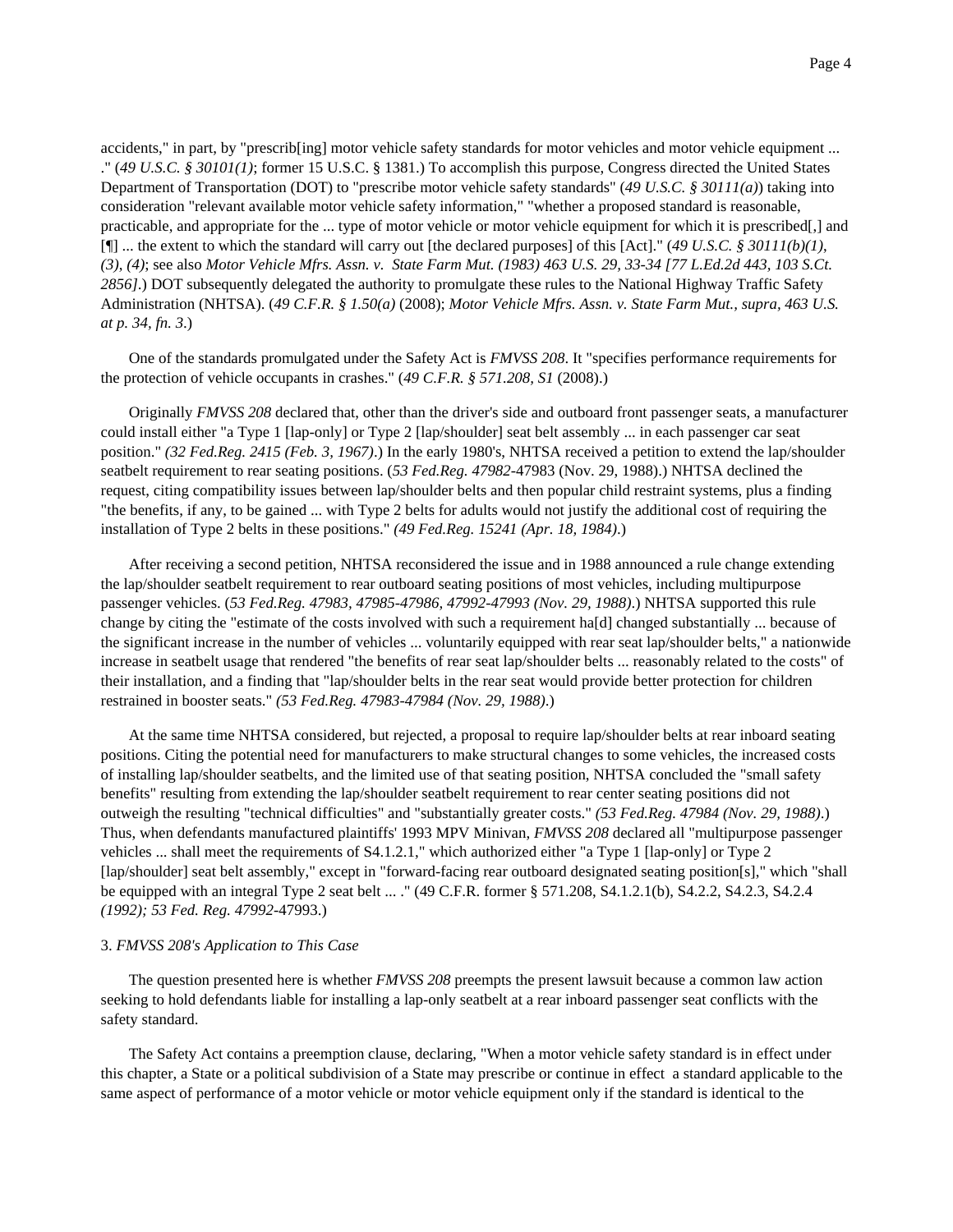standard prescribed under this chapter." (*49 U.S.C. § 30103(b)(1)*.) But this statute also contains a savings clause that states "[c]ompliance with a motor vehicle safety standard prescribed under this chapter does not exempt a person from liability at common law." (*49 U.S.C. § 30103(e)*.)

In *Ketchum v. Hyundai Motor Co. (1996) 49 Cal.App.4th 1672 [57 Cal. Rptr. 2d 595]*, a front-seat passenger was injured in a crash while wearing a two-point automatic shoulder belt without a lapbelt. The defendant argued the lawsuit was preempted because the then applicable version of *FMVSS 208* authorized this type of passenger crash protection. Describing *FMVSS 208* as a "minimum standard[] for motor vehicle safety" (*Ketchum v. Hyundai Motor Co., supra, 49 Cal.App.4th at p. 1679*), and citing the Safety Act's savings clause, the Court of Appeal rejected the preemption claim. "In the preemption clause, Congress precludes the states from establishing or continuing any motor vehicle 'safety standard applicable to the same aspect of performance.' [Citation.] ... The savings clause [citation] provides that compliance with a 'safety standard' issued under the Safety Act does not exempt a person from 'liability under common law.' Congress clearly distinguished between motor vehicle safety standards, which are preempted, and common law standards for liability, which are not. This language unambiguously expresses the intent of Congress to preserve common law liability actions." (*Id. at p. 1680*.)

But in *Geier v. American Honda Motor Co., supra, 529 U.S. 861*, the Supreme Court rejected this approach. There the plaintiff suffered injury in a front-end collision. Although the vehicle was equipped with both shoulder and lap seatbelts, she sued the defendants alleging the car was defective because it lacked an airbag. The defendants argued the then applicable version of *FMVSS 208*, which made installation of an airbag optional, preempted the lawsuit.

Initially, *Geier* rejected the defendants' express preemption claim by reconciling the preemption and savings clause provisions: "[A] reading of the express pre-emption provision that excludes common-law tort actions gives actual meaning to the saving clause's literal language, while leaving adequate room for state tort law to operate--for example, where federal law creates only a floor, *i.e*., a minimum safety standard. [Citation.]" (*Geier v. American Honda Motor Co., supra, 529 U.S. at p. 868*.)

*Geier* also announced two further holdings relevant to this case. First, it concluded "[n]othing in the language of the saving clause suggests an intent to save state-law tort actions that conflict with federal regulations" (*Geier v. American Honda Motor Co., supra, 529 U.S. at p. 869*) and thus it "does *not* bar the ordinary working of conflict pre-emption principles." (*Ibid*.)

Second, *Geier* held "a common-law 'no airbag' action like the one before us actually conflicts with *FMVSS 208*." (*Geier v. American Honda Motor Co., supra, 529 U.S. at p. 874*.) In reaching this conclusion, *Geier* reviewed *FMVSS 208*'s history and DOT's explanation for its decision not to require airbags in all vehicles. (*529 U.S. at pp. 875-880*.) The court rejected the "view[ that] *FMVSS 208* sets a minimum airbag standard. ... The ... []DOT's[] comments, which accompanied the promulgation of *FMVSS 208*, make clear that the standard deliberately provided the manufacturer with a range of choices among different passive restraint devices," that "would bring about a mix of different devices introduced gradually over time; and *FMVSS 208* would thereby lower costs, overcome technical safety problems, encourage technological development, and win widespread consumer acceptance--all of which would promote *FMVSS 208*'s safety objectives. [Citation.]" (*Id. at pp. 874-875*.)

*Geier* thus found the regulation " 'embodies the Secretary [ of Transportation]'s policy judgment that safety would best be promoted if manufacturers installed *alternative* protection systems in their fleets rather than one particular system in every car.' [Citation.] Petitioners' tort suit claims that the manufacturers ... 'had a duty to design, manufacture, distribute and sell a motor vehicle with an effective and safe passive restraint system, including, but not limited to, airbags.' [Citation.] [¶] In effect, petitioners' tort action depends upon its claim that manufacturers had a duty to install an airbag when they manufactured the [car]. Such a state law--*i.e*., a rule of state tort law imposing such a duty--by its terms would have required manufacturers of all similar cars to install airbags rather than other passive restraint systems, such as automatic belts or passive interiors. It thereby would have presented an obstacle to the variety and mix of devices that the federal regulation sought. ... Because the rule of law for which petitioners contend would have stood 'as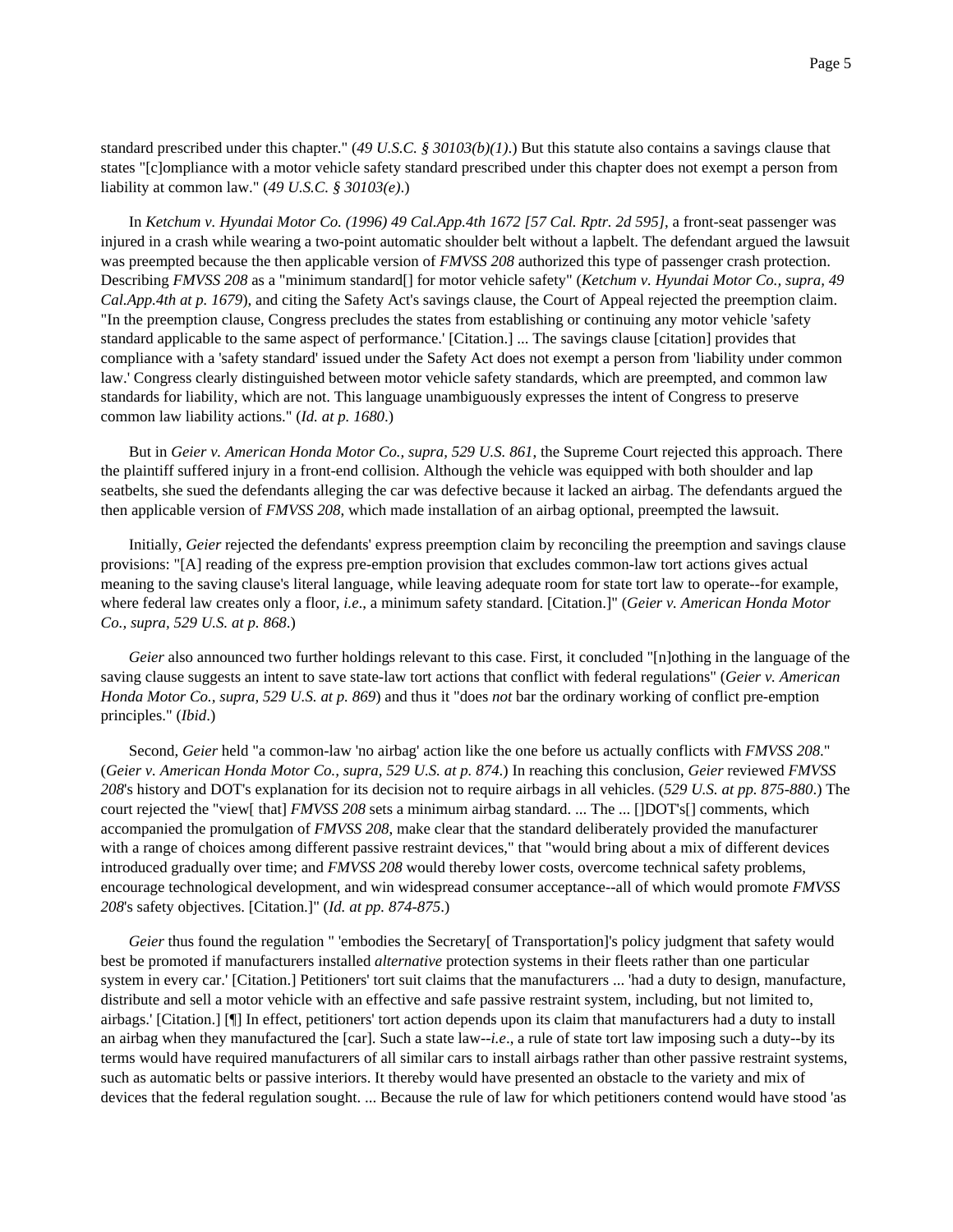an obstacle to the accomplishment and execution of' the important means-related federal objectives that we have just discussed, it is pre-empted. [Citations.]" (*Geier v. American Honda Motor Co., supra, 529 U.S. at pp. 881-882*.)

While *Geier* is distinguishable because it dealt with passive restraints, not seatbelts, its analysis of *FMVSS 208* rejected *Ketchum*'s approach in determining the preemptive effect of that safety standard. Furthermore, subsequent appellate decisions involving tort actions challenging the use of lap-only seatbelts have followed *Geier* and held these lawsuits are preempted under *FMVSS 208*. In *Hurley v. Motor Coach Industries, Inc. (7th Cir. 2000) 222 F.3d 377*, the court ruled a bus driver's action against the vehicle's manufacturer for installing a lap-only seatbelt was preempted. "*Geier* noted the controversy over the efficacy and utilization of airbags and seat belts and concluded that *FMVSS 208* 'deliberately sought variety' by leaving the choice of passenger protection system up to manufacturers. [Citation.]" (*Id. at p. 382*.) In *Griffith v. General Motors Corp. (11th Cir. 2002) 303 F.3d 1276*, the court held *FMVSS 208* preempted a design defect claim asserted by a plaintiff injured in an accident while seated in the front center seat of a truck wearing a lap-only seatbelt. (*Griffith, at p. 1283*.)

More apropos to this case, three other appellate decisions have applied *Geier*'s approach to hold defective design lawsuits challenging an automobile manufacturer's use of a lap-only seatbelt at the inboard position of a passenger vehicle's rear seat were preempted by *FMVSS 208*. (*Carden v. General Motors Corp. (5th Cir. 2007) 509 F.3d 227, 231-232*; *Roland v. General Motors Corp. (Ind.Ct.App. 2008) 881 N.E.2d 722, 727*; *Heinricher v. Volvo Car Corporation (2004) 61 Mass.Ct.App. 313 [809 N.E.2d 1094, 1098]*.)

These decisions considered and rejected many of the arguments raised by plaintiffs in this appeal. For example, citing the statutory definition of a motor vehicle safety standard and language appearing in the NHTSA's explanations of its rule-making decisions, plaintiffs describe *FMVSS 208*'s regulations governing the installation of seatbelts as minimum standards. *Carden* rejected a similar claim: "A review of the regulatory and rule making history of *FMVSS 208* supports the conclusion that the NHTSA's decision to allow car manufacturers the option to install either lap-only or lap/shoulder seat belts in the rear center seating position of passenger vehicles was deliberate, and the agency identified specific policy reasons for its decision. ... [W]hen *FMVSS 208* was initially promulgated, the DOT required either lap-only or lap/shoulder seat belts in each seating position in passenger vehicles. [Citation.] As technology advanced and seatbelt use became more widespread, seatbelt requirements evolved. In 1989, noting the decreased cost and increased use of seatbelts in rear seating positions, the NHTSA amended *FMVSS 208* to require the use of lap/shoulder seat belts in rear outboard seating. [Citation.] The commentary preceding the final rules indicates that the NHTSA considered comments suggesting that lap/shoulder seat belts be required in the rear center seating position as well, but decided to leave manufacturers the option to select between lap-only and lap/shoulder belts. [Citation.] In excluding the rear center seat from this requirement, the agency explained that 'there [were] more technical difficulties associated with any requirement for lap/shoulder belts at center rear seating positions, and that lap/shoulder belts at center rear seating positions would yield small safety benefits and substantially greater costs, given the lower center seat occupancy rate and the more difficult engineering task.' [Citation.] Based on this language, it is clear that the agency's decision was deliberate and based on managing technological constraints and cost efficiency." (*Carden v. General Motors Corp., supra, 509 F.3d at pp. 231-232*, fns. omitted.)

Plaintiffs also assert that "[u]nlike *Geier*, this case does *not* involve airbags, passive restraint devices, or the unique policy judgments made by NHTSA when it promulgated the ... version of *FMVSS 208* governing passive restraints." *Griffith* rejected the argument that *Geier* was limited to lawsuits involving a manufacturer's choice between passive restraint options. "[T]he Supreme Court ... framed the issue as one of intent. In implementing the Congressional mandate to reduce the number of vehicular deaths, did DOT intend to establish only certain minimum safety standards, beyond which a state would be free to require more, or did it deliberately design a regulatory scheme which provides specific passenger restraint options, no one of which would state law be free to foreclose? [¶] In *Geier*, the Court found that the rule-making history of *FMVSS 208* makes clear that DOT saw it not merely as a minimum standard, but as a comprehensive regulatory scheme. [Citation.] DOT intended and expected *FMVSS 208* to produce a mix of restraint devices, both passive and manual, in cars and trucks. [Citation.] DOT's own contemporaneous explanation of *FMVSS 208* was that it believed this mix would maximize the likelihood that people would actually use the passenger restraint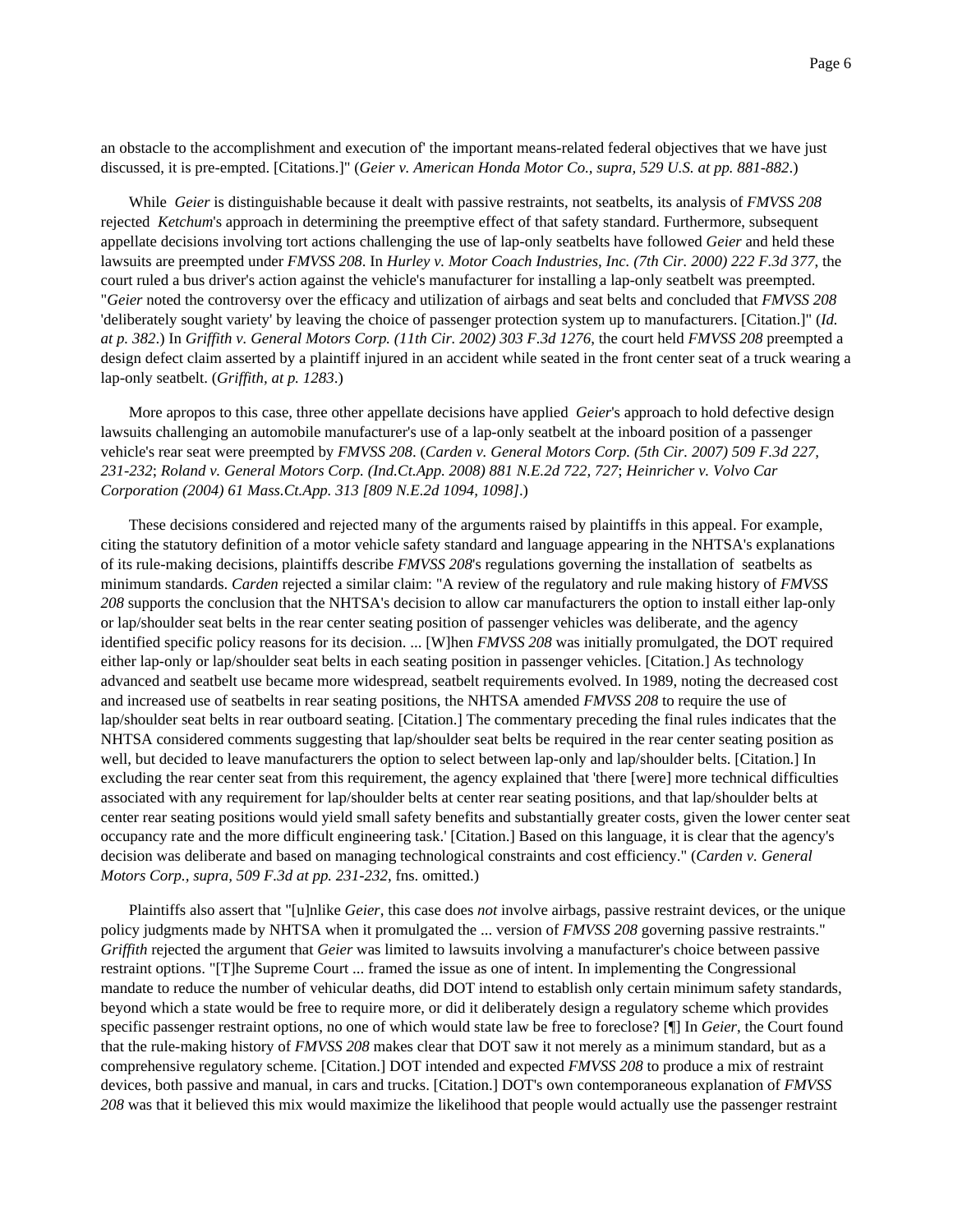systems installed in their cars and trucks. [Citations.]" (*Griffith v. General Motors Corp., supra, 303 F.3d at pp. 1280-1281*, fn. omitted; see also *Roland v. General Motors Corp., supra, 881 N.E.2d at p. 727* ["NHTSA's regulation of seat belt use was motivated by the same policy concerns ... identified in *Geier* as the basis for the agency's decision to permit various passive restraint options: safety and consumer acceptance (with respect to child restraints), technical difficulties (including issues as to anchor locations and possible interference with the rear view mirror), and lowering costs to encourage technological developments."].)

A third argument plaintiffs assert is that this case is governed by the United States Supreme Court's later decision in *Sprietsma v. Mercury Marine (2002) 537 U.S. 51 [154 L.Ed.2d 466, 123 S.Ct. 518]*. *Sprietsma* arose from the death of a woman after she fell off a boat and was struck by the blades of the boat's outboard motor. Her husband sued the motor's manufacturer, alleging the product was unreasonably dangerous because it lacked a propeller guard. In state court, the defendant succeeded in having the lawsuit dismissed on the ground it was preempted under the Federal Boat Safety Act of 1971 (*46 U.S.C. § 4301 et seq.*) because the United States Coast Guard, which had the authority to issue regulations under the Act, had studied the issue and chosen not to adopt a regulation requiring the installation of propeller guards.

The United States Supreme Court reversed. In response to the defendant's claim of implied preemption arising from the Coast Guard's inaction, it noted, "The Coast Guard's decision *not* to impose a propeller guard requirement presents a sharp contrast to the decision of the Secretary of Transportation that was given pre-emptive effect in *Geier* ... ." (*Sprietsma v. Mercury Marine, supra, 537 U.S. at p. 67*.) Thus "[i]t is quite wrong to view that decision as the functional equivalent of a regulation prohibiting all States and their political subdivisions from adopting such a regulation. The decision ... to 'take no regulatory action,' [citation], left the law applicable to propeller guards exactly the same as it had been before the subcommittee began its investigation. ... [¶] Indeed, history teaches us that a Coast Guard decision not to regulate a particular aspect of boating safety is fully consistent with an intent to preserve state regulatory authority pending the adoption of specific federal standards." (*Id. at p. 65*.)

As explained in *Carden v. General Motors Corp., supra, 509 F.3d 227*, "*Sprietsma* involved a complete absence of regulatory action, which was not the case here. As discussed above, the NHTSA identified particular policy reasons for its decision to allow manufacturers the option of selecting between the two seat belt designs, and included this option as a part of a comprehensive regulatory scheme. [Citation.] Thus, *Sprietsma* does not control." (*Id. at p. 232*; see also *Roland v. General Motors Corp., supra, 881 N.E.2d at pp. 728-729*.)

Plaintiffs also claim *Sprietsma* stands for the proposition that NHTSA's "analysis of technical feasibility, costs, and relative safety benefits" does not "reflect any authoritative message of federal policy against lap/shoulder belts in rear-center seats." This argument misstates the Supreme Court's opinion in *Sprietsma*. After quoting the Coast Guard's explanation for rejecting a propeller guard requirement and discussing the reasons given by that agency, the court concluded "although the Coast Guard's decision ... was undoubtedly intentional and carefully considered, it does not convey an 'authoritative' message of a federal policy against propeller guards." (*Sprietsma v. Mercury Marine, supra, 537 U.S. at p. 67*.) Thus, *Sprietsma* does not bar a federal regulation from having a preemptive effect simply because the agency employs a "cost-benefit analysis" to reach its decision. In fact, by statute, DOT and NHTSA are required to consider factors such as feasibility and cost in issuing motor vehicle safety standards. (*49 U.S.C. § 30111(b)(1)*, *(3)*, *(4)*.)

Plaintiffs also rely on *Chevere v. Hyundai Motor Co. (N.Y.App.Div. 2004) 4 A.D.3d 226 [774 N.Y.S.2d 6]*. *Chevere* involved an action where a passenger, wearing an automatic seatbelt but not the available manual lapbelt, died in what the appellate division described as "an 'ordinary, easily survivable' intersection collision at no more than moderate speed ..." in which "the adequacy of the restraint system in plaintiff's vehicle was a crucial factor in the assessment of liability against the ... defendants." (*Id., 774 N.Y.S.2d at p. 7*.) The court rejected the defendants' preemption defense, declaring "*Geier* does not automatically exempt automobile manufacturers from liability whenever a federal regulation provides them with options as to the type of restraint system to be employed. Nothing in that decision bars allegations of strict products liability, breach of warranty and negligence in a state action. *Geier* precludes actions alleging a general failure to equip a vehicle properly, but does not preclude common-law claims against a manufacturer who has unreasonably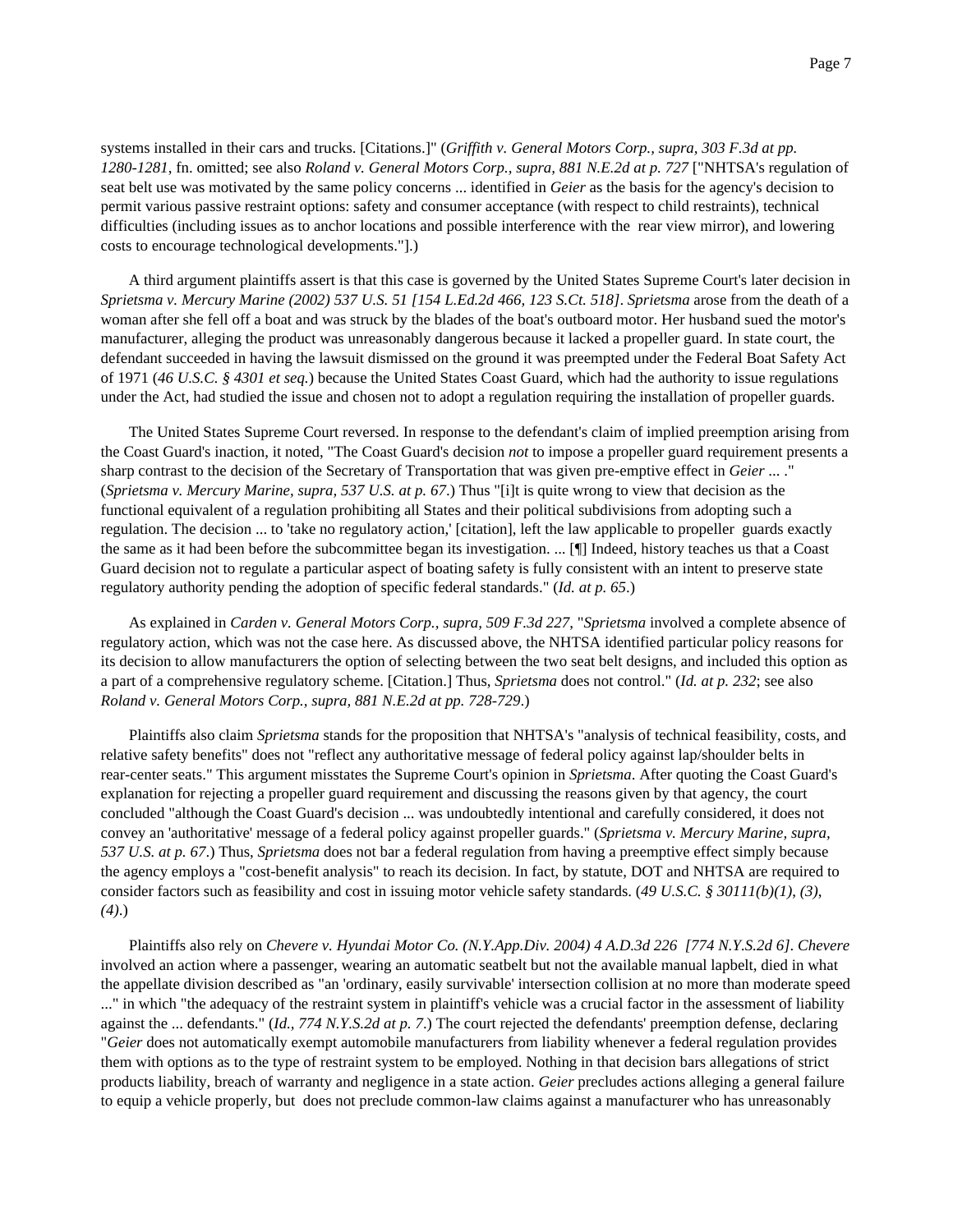opted to meet only minimum performance requirements [citation]." (*Ibid*.)

*Chevere i*s questionable because the foregoing statement is conclusory and lacks any supporting analysis for its interpretation of *Geier*. In any event, *Chevere* is distinguishable. The only legal authority the New York court cited to support its holding is a pre-*Geier* decision, *King v. Ford Motor Co. (6th Cir. 2000) 209 F.3d 886*. *King* rejected the defendants' preemption argument because the " 'plaintiffs' position was not that the design choice made by defendants for protecting against frontal collisions--an automatic shoulder belt and knee bolster--was inherently defective but that the specific design was defective due to failure to use load limiters and/or change the location of the knee bolster and/or change the location of the belt anchor.' " (*Id. at p. 892*.)

*King* was premised on a theory the specific vehicle involved in the accident had a structural design flaw, not that the defendant had chosen the wrong passenger restraint option. The limited factual summary in *Chevere* suggests it may well have involved a similar theory of recovery. Furthermore, this approach is consistent with *Geier*. There, the Supreme Court recognized "[i]t is possible that some special design-related circumstance concerning a particular kind of car might require airbags, rather than automatic belts, and that a suit seeking to impose that requirement could escape pre-emption--say, because it would affect so few cars that its rule of law would not create a legal 'obstacle' to [*FMVSS] 208*'s mixed-fleet, gradual objective. But that is not what petitioners claimed. They have argued generally that, to be safe, a car must have an airbag. [Citation.]" (*Geier v. American Honda Motor Co., supra, 529 U.S. at pp. 885-886*; see also *Jamison v. Ford Motor Co. (Ct.App. 2007) 373 S.C. 248, 265 [644 S.E.2d 755, 764]* [" 'compliance with performance criteria does not immunize manufacturers from common law liability arising from any defects in the production or design of their ... restraint systems' "].)

Plaintiffs allege defendants defectively designed the minivan, in part, by equipping "[t]he center seating position of the middle bench seat ... with an inferior and unsafe lap-only belt that did not provide adequate protection in frontal collisions because it did not restrain the upper torso of decedent Thanh Williamson ... ." In effect, they seek to hold defendants liable for choosing the lap-only seatbelt option for a rear inboard seat position. If successful, plaintiffs' claim would bar motor vehicle manufacturers from employing one of the passenger restraint options authorized by *FMVSS 208* because it would effectively require them to install only lap/shoulder seatbelts at inboard seating positions to avoid liability under California law. Such a result would "stand as an obstacle to the implementation of the comprehensive safety scheme promulgated in [*FMVSS] 208*" (*Heinricher v. Volvo Car Corp., supra, 809 N.E.2d at p. 1098*) and is therefore preempted.

The United States Supreme Court's decision in *Geier* is binding on us (*Forsyth v. Jones (1997) 57 Cal.App.4th 776, 782 [67 Cal. Rptr. 2d 357])* but, as noted, *Geier* is distinguishable because it dealt with passive restraints. The post-*Geier* cases considering *FMVSS 208*'s preemptive effect on an automobile manufacturer's choice of passenger restraint systems are not controlling precedent in California. (*Ritschel v. City of Fountain Valley (2006) 137 Cal.App.4th 107, 120 [40 Cal. Rptr. 3d 48]* [even when interpreting federal law the " '[d]ecisions of lower federal courts ... are not binding on state courts' "]; *Lebrilla v. Farmers Group, Inc. (2004) 119 Cal.App.4th 1070, 1077 [16 Cal. Rptr. 3d 25]* ["Decisions of the courts of other states are only regarded as 'persuasive ... depending on the point involved.' "]; *Forsyth v. Jones, supra, 57 Cal.App.4th at p. 782* [" 'decisions of the lower federal courts, while persuasive, are not binding on us' "].) However, these cases have almost uniformly found *FMVSS 208* preempts common law actions alleging a manufacturer chose the wrong seatbelt option and we find their analysis to be persuasive. Therefore, we conclude that to the extent plaintiffs contend defendants are liable for failing to install a lap/shoulder seatbelt in the minivan's middle row inboard seat, their claim is barred by the version of *FMVSS 208* in effect when defendants manufactured the minivan.

### 4. *Plaintiffs' Remaining Theories of Recovery*

Plaintiffs note the third amended complaint alleged other design defect claims not covered by *FMVSS 208*, including a lap-only belt "anchored at an unsafe angle," several "seating positions" "unreasonably susceptible to ramping and submarining of passengers" because of "[t]he angle, geometry, and composition of the seat bottom," "seat